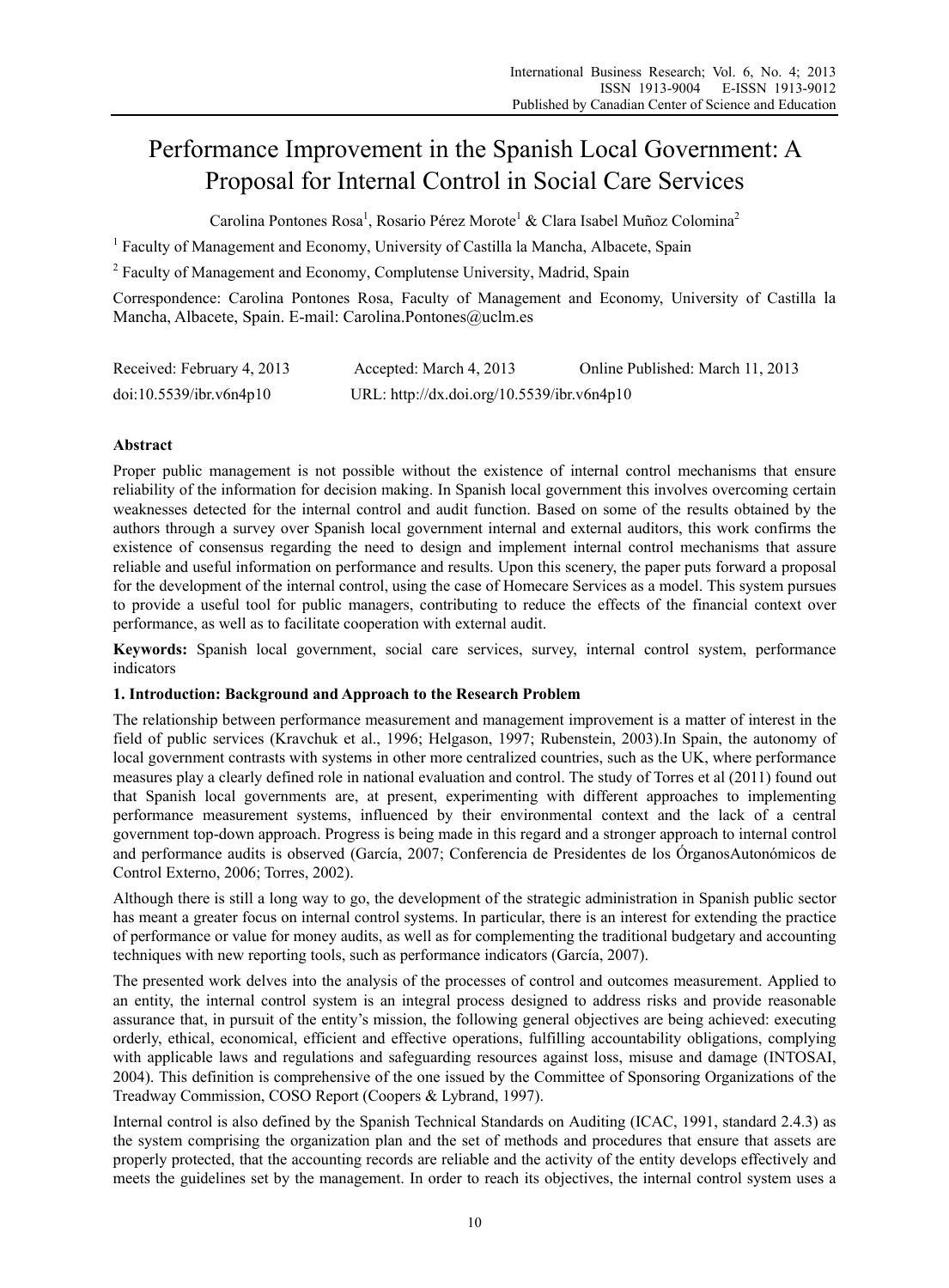set of means, in particular: plans and programs, organization, methods and procedures and other mechanisms of control. To this, it should be added the system of internal audit, as a tool of revision (Christensen & Yoshimi, 2003).

Management control involves, ultimately, the set of activities that integrate both the control and the planning process. It requires the design and implementation of a coherent set of indicators that facilitates the control of critical activities (Navarro, Ortiz & Lopez, 2008). The evaluation, for its part, constitutes the final stage of the control process and consists of studying the most significant deviations to detect its causes and responsible, and also, to identify and select the possible alternatives that could correct these deviations, evaluating actions associated with each one of them (Byars, 1984).

The aims and components of the internal control system referred to are perfectly valid for local government in general, and for the department or area of social care services, in particular, given that the controls must be implemented in the various divisions, departments and bodies of the Authority (Barquero, 2008; Pallot, 2001).

In Spain, the Ley Reguladora de Bases de Régimen Local (LRBRL, 1985), in its article 136, sets out that the administrative body responsible for the inspection and the internal control of the financial and budgetary management in local government is the General Auditor –*Intervención General*- of each entity, which will develop this feature in its triple meaning: intervening, financial control and audit of efficacy or effectiveness. For its part, the TextoRefundido de la Ley de Reforma de Haciendas Locales (TRLRHL, 2004) provides the content and scope of such competencies.

The intervening function constitutes an internal control of legality and probity. This paper is not concerned with the analysis of this function and the problems that it presents in the Spanish local public arena, being the works of Biosca (2010) or Lazo (2008) available for consulting, among others. On the opposite, this paper leads to the study, within the internal auditor feature, of what Spanish regulations name "control of efficacy or effectiveness", as well as its connection with the so-called "financial control".

With regard to the former, the local government's internal auditor must carry out an effectiveness inspection which "shall be directed to check periodically the degree of fulfillment of the objectives, as well as the analysis of the cost of the activity and the performance of the services or investments" (article 221 of the TRLRHL).

On the other hand, as regards "financial control", it shall be directed to test the financial aspect of the local authorities' services, to inform about the adequate presentation of financial information, the compliance with the applying standards and guidelines, and the degree of efficiency and effectiveness in the achievement of the preset objectives. It shall be performed by audit procedures, in accordance with the public sector auditing standards, and its conclusions and observations will be gathered in a written report. The reports, together with the allegations made by the audited body, will be sent to the Full Board Council for consideration (article 220 of the TRLRHL).

The doctrine coincides in the lack of clarity in the Spanish legislation to define the content and scope of the financial and efficacy -or effectiveness- controls in local government. In the opinion of González (2008), the financial control is more related to financial audit, whereas surveillance of economic rationality and the results of performance is part of what the law calls effectiveness control.

Therefore, the exercise of an efficacy control by the internal auditor remains fundamental for management to adopt a focus for improvement. Unfortunately, there is not a set of procedures or a code of practice for its realization, and the Auditing Standards for the Public Sector to which Spanish legislation refers are insufficient to assure its practice, which leaves value for money inspection at the internal auditor's discretion (Viñas, 2003).

On the other hand, and leaving aside the distinction between the different types of control, there is an agreement about the importance for the internal control to be independent to prevent irregular performances and fraudulent handling of public resources, acting as a guarantee. In Spain, the lack of a homogeneous development of the statutory content of the roles and responsibilities attributed to the internal auditors, which separates their functions clearly from management, along with the legal gaps in matters such as the means at their disposal or the guarantees for their work, have as a result a limited impact of local government's internal control system. Often, the dependency of the internal auditor from the inspected body, on key elements such as part of their retributions, makes the quality and content of their work biased and undermined in its practical scope(Biosca, 2010).

Another question of relevance is related to the demand of a greater coordination between internal and external systems over local government. In this area, both LRBRL and TRLRHL (art. 115 y 223, respectively), point out that external control of the accounts and financial management of local authorities corresponds to the Court of Audit and, to some extent, to regional audit bodies. Together, the Audit of Court and the regional external audit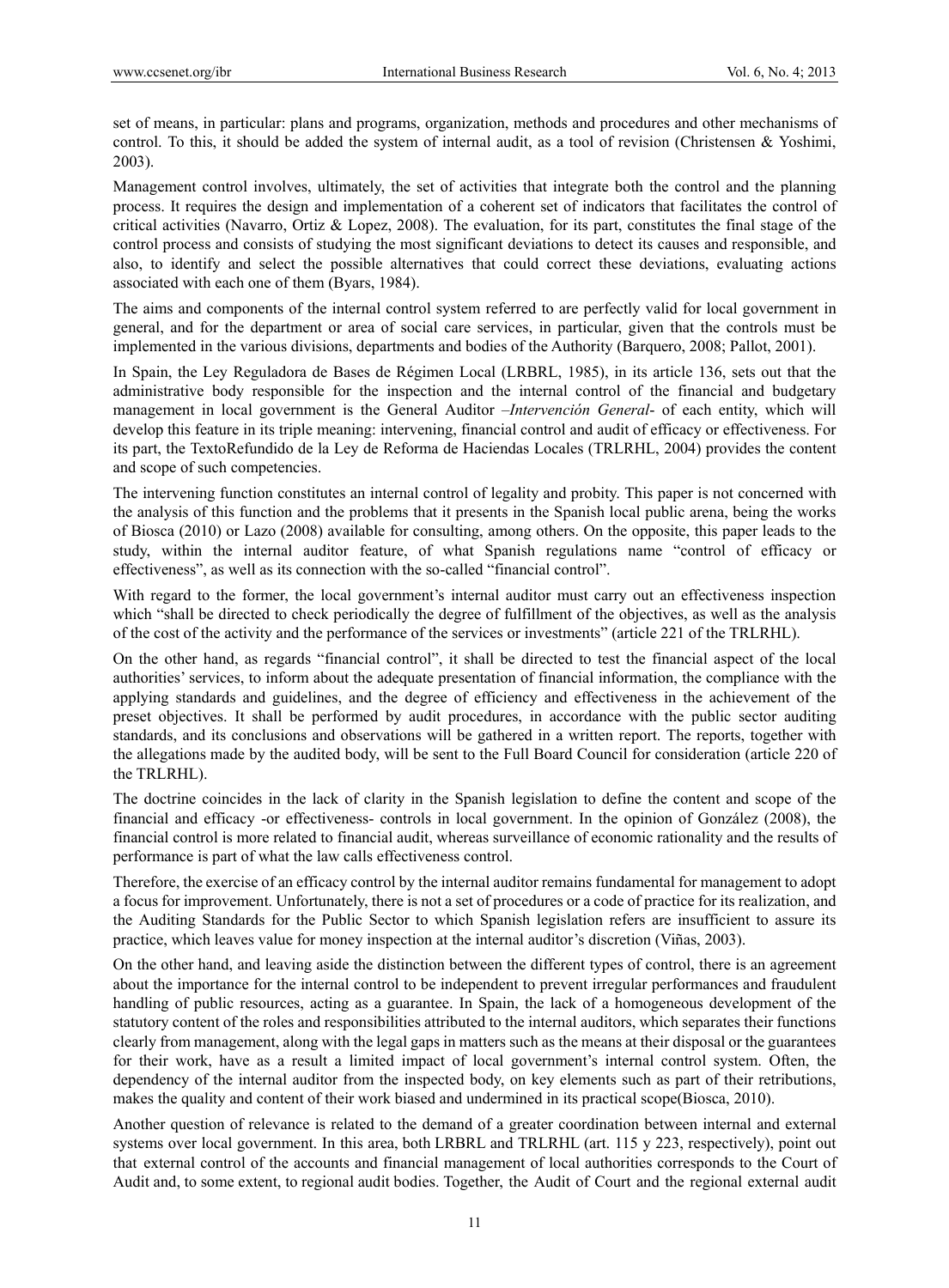bodies are called OCEX –*Organismos de Control Externo*-. Even though the budget regulations explicitly include value for money controls as part of the obligations and powers of the OCEX, and there exists a broad consensus on its appropriateness and need, in Spain it has dominated financial regularity and legality audit, performance inspection being still a challenge for OCEX, even more in local government.

Taking into account the above mentioned, collaboration and coordination between internal and external controls is considered as an effective mechanism for achieving a proper and comprehensive review of local management (Viñas, 2002). Besides, according to the rules governing the audit function, the review of the internal control system is compulsory for the auditor, should this examination act as a base for the decision on the approach to audit to take.In order to contribute to this purpose, the accounting system of the entity must be able to provide sufficient information as to the performance developed.

On the other hand, evolution of socio-demographic trends in Spain suggests there will be a significant growth of the demand for care services in the medium and long term (Díez, 1999; Gutiérrez, 2007). At the same time, the current economic situation creates the need to allocate greater resources to care services to cover emergency needs (Fernández et al., 2008). These factors, together with the complexities inherent to this branch of social welfare, make social services an interesting area of research, where public management must be subjected to far-reaching reforms. This paper is concerned with public management of social care services in Spanish local government.

Spanish local government is responsible for the provision of social care services, mainly primary care, when its population exceeds 20,000 inhabitants. At the same time, the competence in this matter lies with the correspondent Regional Government. In practice, many functions of regional responsibility are carried out with the cooperation of local authorities, which see how the volume of its activities and services are increased without a proportional increase of resources from the rest of the administrations. The existing funding model has been criticized for being unfair and for causing a permanent financial tension. There is a lack of correspondence between the financial instruments available, the potential revenue that can be generated and the volume of services provided (El Defensor del Pueblo del País Vasco, 2010).

The trends and reforms undertaken in UE countries in the field of social services have been analysed by Antonnen and Sipila (1996), Casado and Fantova (2007) and, with a more general approach, by Esping-Andersen (1990). In Spain, many are the authors who have studied the management process of social services in local government (Kelley, 1984; Fantova, 2008; Garau, 2005; García, 2005; Setién & Sacanell, 2003; Subirats, 2007; FEMP, 2009).

The Spanish Association of Social Services Directors (2007) recommends issuing information on performance and results in the field of social care and making it available to the public. Similarly, the Spanish Federation of Municipalities and Provinces (FEMP, 2009) considers that the implantation of mechanisms for performance evaluation and measurement within local government contributes to enhance citizen's perception on public social services. This approach shows a strong link between performance measurement, value for money control, transparency and accountability (Boyne et al., 2002; Birkett, 1988; Brugue, 1996; Zafirovski, 2001).

Therefore, the future strategy of the Spanish public social services must address some challenges, being urgent the adoption of measures to maintain planned investments and services' quality. It is necessary to manage public expenditure in a more rigorous way, to review priorities, to streamline processes and optimize the use of resources. Ultimately, it is vital to examine the public offer through a cost-benefit analysis. In this regard, the implementation of internal and external control mechanisms can contribute to value for money improvement.

This research builds on the assumption that the problems affecting local government as a social services manager can be overcome through the application of reporting and control mechanisms. In particular, this paper highlights the benefits of implementing an effective control system within the management processes of social services.

#### **2. Goal and Objectives**

Considering the limitations exposed as to the current situation of the internal control in the Spanish local government, this paper aims to highlight the urgent need of reinforcing the role of internal auditors within Spanish local government, as regards the reporting on management and results. This is coupled with the need to clarify the hierarchical independence of this figure. The independence of internal auditors to exercise the internal control must be guaranteed in the imminent reform of Spanish local government. Therefore, a first objective of the study is to show the opinion of those responsible for the control of performance in Spanish local government, statutory internal and external auditors. Collaboration between them is considered key for the effectiveness of the control system. The convenience of introducing changes to empower their functions and the advantages of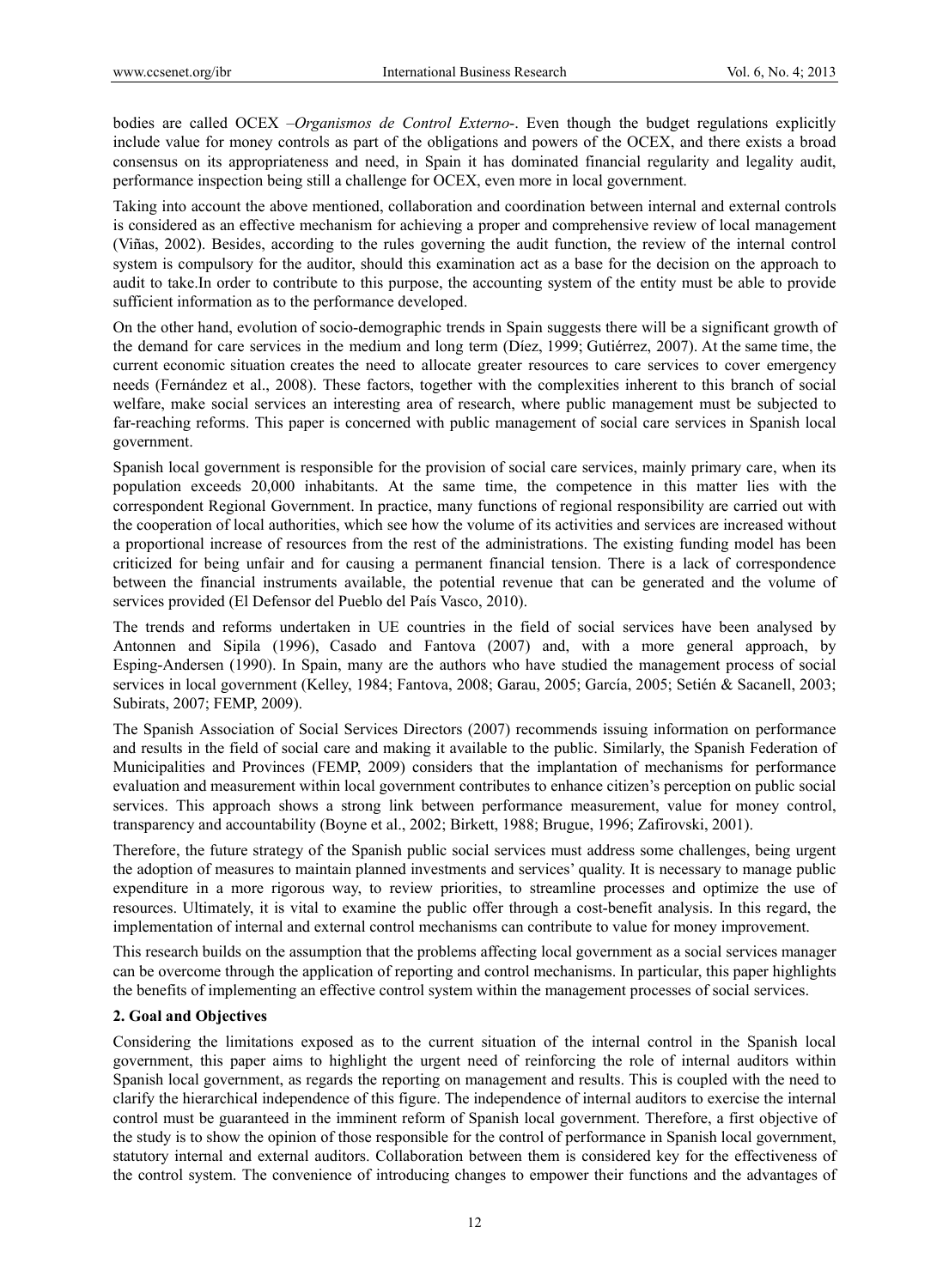using reporting and control mechanisms are some of the matters addressed. In particular, performance indicators and self-assessments at public services' level are put forward as levers for improvement and cooperation between internal and external controllers.

On the other hand, growing on the high consensus detected through the empirical analysis, the paper offers a practical application of the theoretical issues analysed. To this end, a proposal for the design of an Internal Control System is applied to social services. It gives away a general guide including the planning function and the organization and procedures from where an information system is built. On those foundations, it proposes a set of control mechanisms crystallized in performance indicators, making up a balanced scorecard. The intention of this is to provide a useful tool for public managers, as well as to facilitate the cooperation with external control and raise transparency.

Homecare Services have been selected for this practical application, although the intent of the authors is to make the proposal extended to other social services. This selection is founded on its consideration as a basic and essential service within the Spanish public offer, together with its uniform implementation throughout the national territory (Note 1).

This practical application to Homecare Services attempts to provide a useful tool for public managers that facilitate cooperation with external control mechanisms. At the same time, it intends to help reducing the dramatic effects that the current financial situation is causing in the management of care services and other local public services (Note 2). This kind of practical application has been barely developed in Spanish public services and social care. The authors consider that public managers and auditors must be endowed with instruments to measure and report on performance in order to raise value for money and transparency.

#### **3. Methodology**

A number of hypotheses might derive from the research undertaken. In particular, regarding the limitations identified for the internal control function, the following two arise:

Hypothesis 1: It is necessary to define and clarify the responsibilities of the internal control function with regard to the generation of information on performance, as well as its hierarchical dependency within the entity.

Hypothesis 2: The internal auditor must review the information generated on the management and the results of public services' provision.

Besides, with the aim of supporting our proposal for an internal control system, another two hypotheses are put forward:

Hypothesis 3: Local government should undertake self-evaluations on its performance and results, contributing to assist in the work of external auditing.

Hypothesis 4: Local government should, through its internal control system, put in place compulsory indicators of economy, effectiveness and efficiency for each service.

In order to verify these hypotheses, the authors carried out an online survey in Spain, aimed at internal auditors - General Auditors (Intervención General) and external auditors (OCEX) in Spanish local government. As mentioned before, these two groups are responsible for internal and external control both in terms of legality and performance, in accordance with Spanish local government regulations. The consideration of their opinion and their different views is core to understanding the impact of control processes over the outcomes studied. Regarding internal auditors, it is also of relevance to investigate the differences in opinion depending on the town administrated by the council to which the internal auditor belongs. The size of the town (number of inhabitants) is associated with the size of the local authority and the volume of resources available for control. This might mean different internal control systems depending on the size of the council.

The data collection period was April 2011 to January 2012. Prior to its launch, a pre-test was applied and the online platform used was validated by a group of experts from the faculty to which the authors are attached.

#### *3.1 Population and Sample*

In the case of internal auditors, the population considered was made up of those discharging their functions in Spanish municipalities from 20,000 inhabitants onwards. The establishment of a bottom limit at the level of 20,000 inhabitants is founded on the fact that that is the size determined by Spanish local regulations (LRBRL, art. 26) from which councils have to deliver social services in a compulsory way. At the same time, the authors considered that councils under that size would not have enough resources to accomplish an effective internal control on their performance, at least on the terms required by Spanish Law.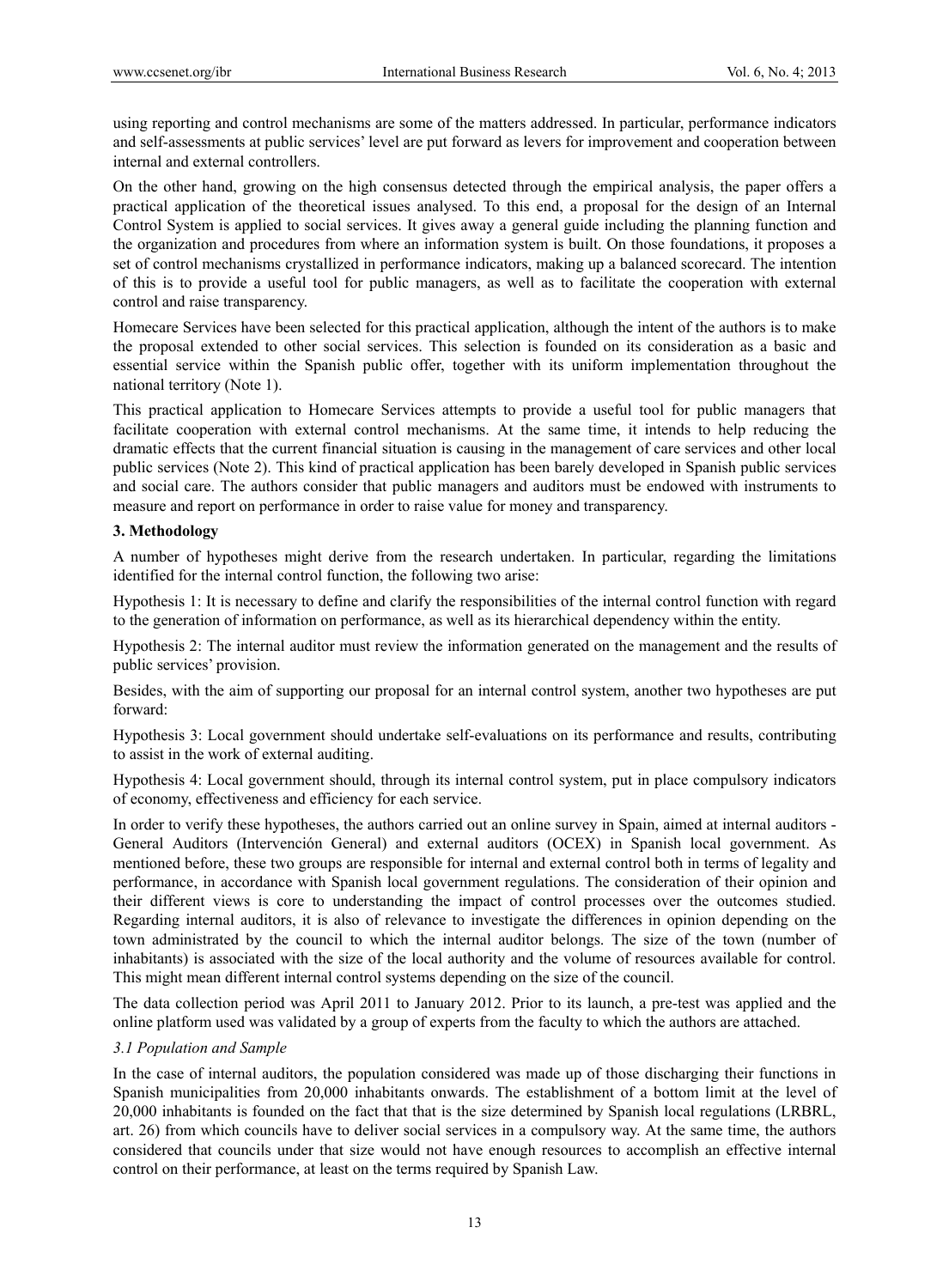As previously explained, the size of the population of internal auditors was determined by the number of Spanish councils exceeding 20,000 inhabitants, which amounted to 387 in 2010 (National Institute of statistics, INE). On the other hand it must be taken into account that this population was comprehensive of a wide variety of sizes in terms of inhabitants or population covered. The number of inhabitants is related to the volume of budget and resources available. This fact suggested dividing the population into different strata (see table 1), on an attempt to obtain more homogenous groups. Besides, this division by strata would allow exploring the diversity of perceptions of internal auditors belonging to councils of different size.

With regard to the sampling, due to the strata division commented, the technique of stratified sampling has been applied. A stratified sample is a probability sampling technique in which the researcher divides the entire target population into different subgroups, or strata, and then randomly selects the final subjects proportionally from the different strata. This type of sampling is used when the researcher wants to highlight specific subgroups within the population (García, 2005, pág. 7). For Sánchez Crespo (1976) this methodology is associated to a number of advantages such as gaining precision and keeping an equal probability of election for all units within the universe. According to it, the sample of internal auditors must reach the following levels in each stratum to be representative.

Table 1. Population and sample of internal auditors applying stratified sampling (No. of councils)

|                     | 20,001-30,000 | 30.001-50.000 | 50.001-100.000 | 100,001-500,000 | Over 500.000 | <b>TOTAL</b> |
|---------------------|---------------|---------------|----------------|-----------------|--------------|--------------|
| Population          | 44            | 98            | 83             | 56              |              | 387          |
| Weigh of the strata | 0.37          | 0.25          | 0.21           | 0.14            | 0.02         | 00.1         |
| Samplerequired      |               | 24            | 18             |                 |              | 104          |

After data collection, 109 responses from internal auditors were gathered (28.1% of the population as a whole, representing 30 provinces out of the 50 existing). This sample was distributed by the defined strata as shown in table 2.

Table 2. Sample of internal auditors distributed by the defined strata

| Strata                      | Sample $(\%)$ | No. respondents |  |
|-----------------------------|---------------|-----------------|--|
| 20,001-30,000 inhabitants   | 48.6%         | 53              |  |
| 30,001-50,000 inhabitants   | 22.0%         | 24              |  |
| 50,001-100,000 inhabitants  | 17.4%         | 19              |  |
| 100,001-500,000 inhabitants | 7.3%          | 8               |  |
| Over 500,000 inhabitants    | $4.6\%$       |                 |  |

The number of respondents for the collective "internal auditors" abides by the stratified sampling requirements explained in table 2, allowing us to consider it representative.

With regard to external auditors or OCEX members, the population is determined by the number of Statutory OCEX in Spain, which amounted to 14 at the end of 2011. The sampling was not probabilistic and conditioned by the possibility to contact and gain access to the opinions of the OCEX members. After data collection, responses from 15 OCEX members were obtained, representing six different OCEX (46%) (see table 3).

Table 3. Members of OCEX sample

| <b>OCEX</b>                                  |
|----------------------------------------------|
| Cámara de Cuentas de Andalucía               |
| Sindicatura de Cuentas de Castilla-La Mancha |
| Sindicatura de Cuentas de Cataluña           |
| Sindicatura de Comptes de les IllesBalears   |
| Cámara de Comptos de Navarra                 |
| Tribunal Vasco de Cuentas Públicas           |

#### *3.2 Variables Identified*

The nominal variable "opinion" measures the level of acceptance of the respondents regarding the matters questioned. This variable adopted a likert scale from 0 to 4; "1" meaning total agreement; "2", agreement; "3", disagreement; "4", total disagreement; and "0", don't know/not answer.

Another nominal variable is the "collective" to which the respondent belongs. This may adopt two possible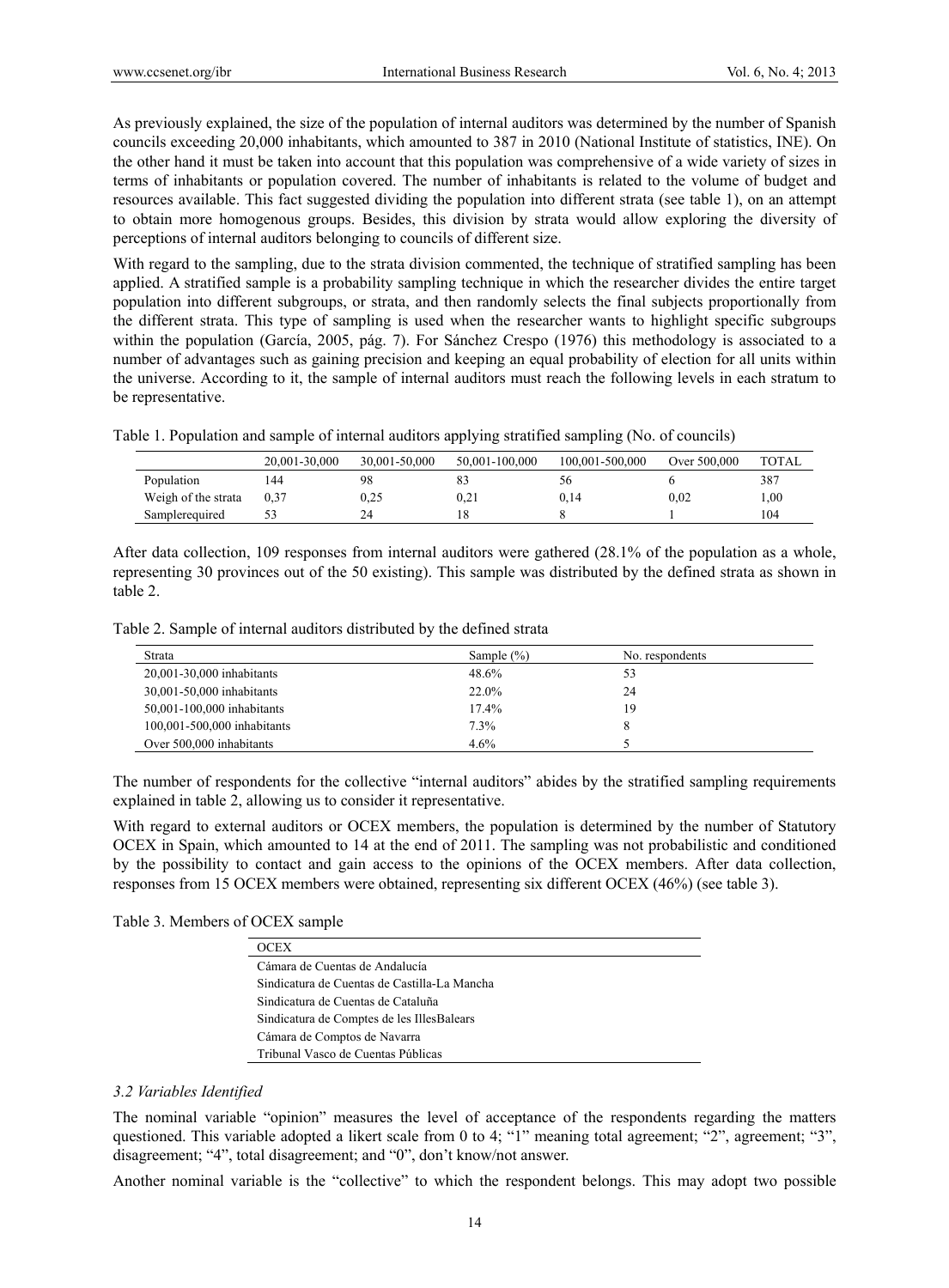values "1" (internal auditors) and "2" (external auditors).

Finally, a third nominal variable can be identified: the "size of the council", which adopts values ranging from "1" (20,001-30,000 inhabitants), "2" (30,001-50,000), "3" (50,001-100,000), "4" (100,001-500,000) to "5" (over 500,000).

# *3.3 Statisticals Applied*

The nature of the variables, qualitative and expressed in a nominal scale, suggested the application of non-parametric tests (Santos *et al.*, 1999). The selection of a particular test depends on several factors, mainly the number of and the relationship between the samples. Considering this, the data collected was graphically represented through contingency tables (Vicéns & Medina, 2005). These tables give away the opinions of both collectives as to each question, broken down into strata for the case of internal auditors.

Chi Square test was used to find out about the existence of independence between variables "collective" and "opinion". Besides, the size of the sample (under 150) recommended applying Correction for Continuity of Yates to the Chi Square statistical (Pérez, 2003). Independency is discarded when the asymptotic significance is under 0.05, for a confidence level of 95%.

Also, association coefficients C of Contingency and V of Cramer were calculated to assess the strength of the dependency between these two variables, but only for the case that Chi Square and Correction for Continuity of Yates were statistically significant (Note 3).

Finally, for the sample of internal auditors, Kruskall-Wallis H test was carried out to analyze the independence between the variables "size of the council" and "opinion". This non-parametric test is indicated to compare more than two independent subsamples (the five possible values for the variable "size of the council"). Its interpretation will depend on the statistical Chi Squared; for values under 0.05, the hypothesis on equality of the population means will be not accepted.

The results of this questionnaire and the verification of the hypotheses will be addressed in the next section.

As regards the methodology followed for the practical application to homecare services of an internal control system, it consisted of a qualitative analysis (Coffey & Atkinson, 2004; Morse, 2005; Hesse – Biber & Leavy, 2006) of the existing regulations on social services at the national, regional and local level in Spain. At the Statelevel, Homecare Services delivery is affected by the national pact called *Plan Concertado de Prestaciones Básicas en las Corporaciones Locales* (1988), and the Ley de Promoción de la Autonomía Personal y Atención a las Personas en Situación de Dependencia (2006). However, given the constitutional competence of the autonomous communities in social care, the main legislative sources are the regional social services laws and their regulatory developments. At the same time, Homecare Services provision is a delegated power to local government where its population exceeds 20,000 residents, which means local level regulations applying to its delivery. The similarities found among normative and planning and organization documents consulted, allowed us to take the particular case of Castilla - La Mancha Autonomous Community as representative of the whole country as regards homecare services delivery.

#### **4. Analysis of the Results Obtained**

For the verification of the first of the raised hypotheses, the following question was included in the questionnaires:

*Within local government, is it necessary to define and clarify the responsibilities of the internal control function with regard to the generation of information on performance and results, as well as its hierarchical dependency?* 

As reflected in table 4, the results allow us to confirm this hypothesis, given that more than 90% in all groups are in favor of a better definition for the internal control functions. In addition, 100% of the internal auditors, belonging to municipalities of more than 50,000 inhabitants, expressed prone to such a measure.

|                         | <b>Totally agree</b> | Agree         | <b>Disagree</b> | <b>DK/NA</b> | Total           |
|-------------------------|----------------------|---------------|-----------------|--------------|-----------------|
| $20,000-30,000$ pop.    | $38.64\%$ (17)       | 52.27% (23)   | $6.82\%$ (3)    | $2.27\%$ (1) | $100.00\%$ (44) |
| 30,001-50,000pop.       | $50.00\%$ (11)       | $40.91\%$ (9) | $9.09\%$ (2)    | $0.00\%$ (0) | $100.00\%$ (22) |
| $50,001 - 100,000$ pop. | $56.25\%$ (9)        | $43.75\%$ (7) | $0.00\%$ (0)    | $0.00\%$ (0) | $100.00\%$ (16) |
| $100,001-500,000$ pop.  | $37.50\%$ (3)        | $62.50\%$ (5) | $0.00\%$ (0)    | $0.00\%$ (0) | $100.00\%$ (8)  |
| $>500,000$ pop.         | $40.00\%$ (2)        | $60.00\%$ (3) | $0.00\%$ (0)    | $0.00\%$ (0) | $100.00\%$ (5)  |
| <b>OCEX</b>             | $38.46\%$ (5)        | $53.85\%$ (7) | $7.69\%$ (1)    | $0.00\%$ (0) | $100.00\%$ (13) |

Table 4. Contingency table related to hypothesis 1

Source: personal elaboration.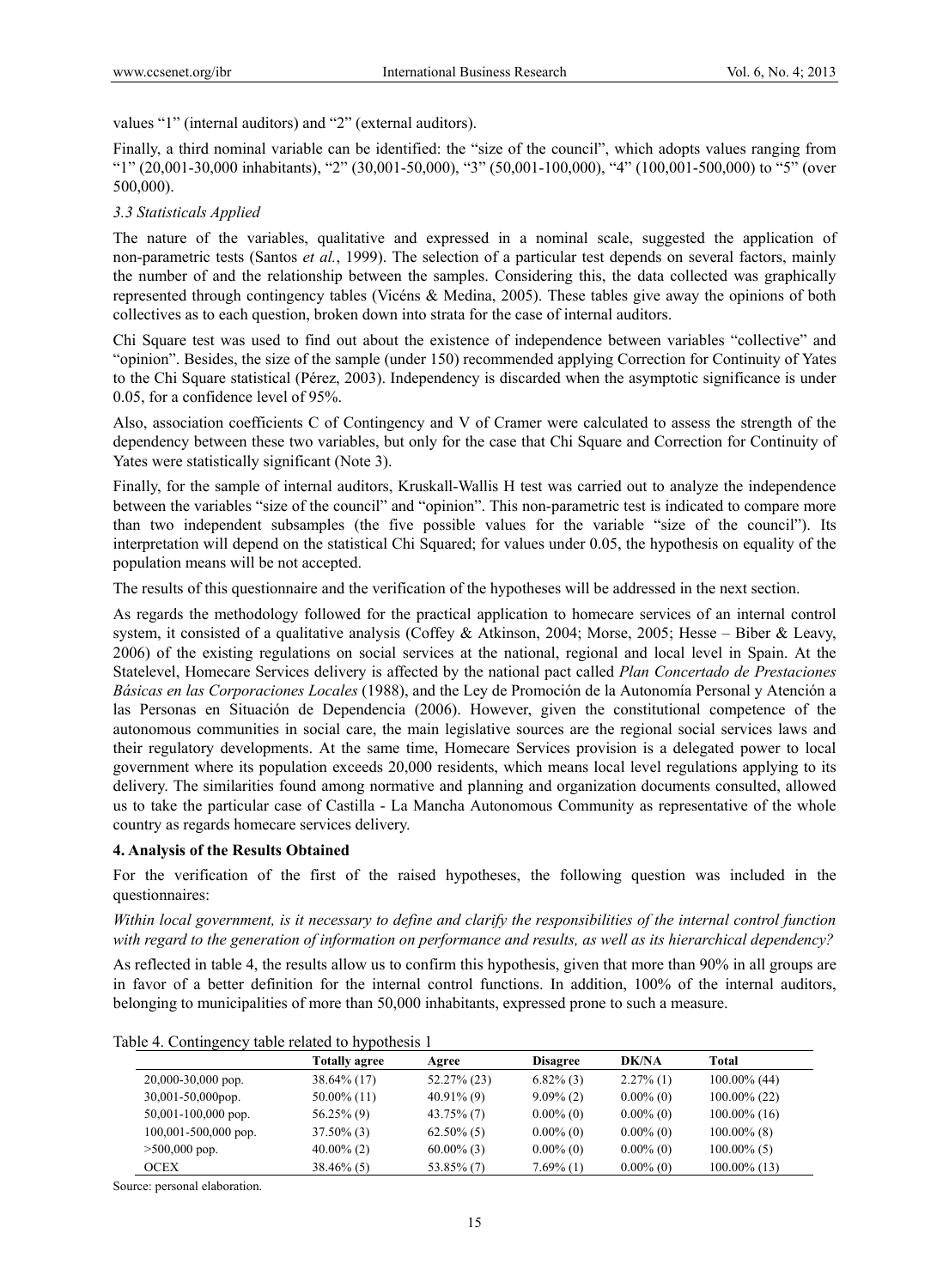When going deeper into the data, it can be observed that auditors and members of the OCEX are not different, in general, in their views to this idea. Independence between both factors is confirmed Ji-squared by Pearson (p-value 0.74) and Correction for Continuity by Yates (p-value 1).

On the other hand, if we consider solely the collective of internal auditors, Kruskal-Wallis H Test (p-value 0.69) reveals not significative, meaning that there are not differences in opinion to this subject between the samples for each of the five defined population strata.

As far as the second hypothesis is concerned, its contras used the next question within the questionnaires:

*Should the review of the information generated on performance and results figure among the functions of the internal auditor?* 

Table no. 5 exposes the answers gathered by the surveys,showing a high level of support that exceeds 80% in all groups.

|                          | Totally agree  | Agree          | <b>Disagree</b> | <b>Totally disagree</b> | <b>DK/NA</b> | Total          |
|--------------------------|----------------|----------------|-----------------|-------------------------|--------------|----------------|
| 20,000-30,000 pop.       | $42.86\%$ (15) | $45.71\%$ (16) | $8.57\%$ (3)    | $0.00\%$ (0)            | $2.86\%$ (1) | $100.0\%$ (35) |
| $30,001 - 50,000$ pop.   | $37.50\%$ (6)  | $50.00\%$ (8)  | $6.25\%$ (1)    | $0.00\%$ (0)            | $6.25\%$ (1) | $100.0\%$ (16) |
| $50,001-100,000$ pop.    | $60.00\%$ (9)  | $33.33\%$ (5)  | $6.67\%$ (1)    | $0.00\%$ (0)            | $0.00\%$ (0) | $100.0\%$ (15) |
| $100,001 - 500,000$ pop. | $25.00\%$ (2)  | $62.50\%$ (5)  | $12.50\%$ (1)   | $0.00\%$ (0)            | $0.00\%$ (0) | $100.0\%$ (8)  |
| $>500,000$ pop.          | $75.00\%$ (3)  | $25.00\%$ (1)  | $0.00\%$ (0)    | $0.00\%$ (0)            | $0.00\%$ (0) | $100.0\%$ (4)  |
| <b>OCEX</b>              | $25.00\%$ (3)  | $66.67\%$ (8)  | $0.00\%$ (0)    | $8.33\%$ (1)            | $0.00\%$ (0) | $100.0\%$ (12) |
|                          |                |                |                 |                         |              |                |

Source: personal elaboration.

Likewise, the independency tests applied confirm that the opinion of this issue does not vary, in statistical terms, with the collective considered –internal or exterla auditor-, since p-value is zero for both Ji-squared and Correction for Contuinity.) Also, Kruskal-Wallis H Test (p-value 0.36) indicates that there are not differences in opinion to this subject among internal auditors depending on the population covered by their local authority.

Acceptance of the first two hypotheses can corroborate the theses maintained in this work, whereby the internal auditor must take an active role in the configuration of the system of internal control of collections, making effective what the Spanish law calls "control of efficacy".

With regard to the convenience of developing self-assessments and indicators, and aiming at supporting our proposal for an internal control system, the following questions were included in the questionnaires for the contrast of the third and fourth hypotheses:

Question: S*hould local government develop self-evaluations on its performance and results, contributing this way to assist in the work of external auditing?* 

Table number 6 reflects the high acceptance to this proposal, which becomes full in member of OCEX and internal auditors of municipalities of more than 100,000 inhabitants.

|                        | <b>Totally agree</b> | Agree         | <b>Disagree</b> | <b>Totally disagree</b> | <b>DK/NA</b> | Total          |  |
|------------------------|----------------------|---------------|-----------------|-------------------------|--------------|----------------|--|
| $20,000-30,000$ pop.   | 34.29% (12)          | 51.43% (18)   | $8.57\%$ (3)    | $2.86\%$ (1)            | $2.86\%$ (1) | $100.0\%$ (35) |  |
| $30,001 - 50,000$ pop. | $31.25\%$ (5)        | $43.75\%$ (7) | $18.75\%$ (3)   | $0.00\%$ (0)            | $6.25\%$ (1) | $100.0\%$ (16) |  |
| $50,001-100,000$ pop.  | $42.86\%$ (6)        | $50.00\%$ (7) | $7.14\%$ (1)    | $0.00\%$ (0)            | $0.00\%$ (0) | $100.0\%$ (14) |  |
| $100,001-500,000$ pop. | $37.50\%$ (3)        | $62.50\%$ (5) | $0.00\%$ (0)    | $0.00\%$ (0)            | $0.00\%$ (0) | $100.0\%$ (8)  |  |
| $>500,000$ pop.        | $50.00\%$ (2)        | $50.00\%$ (2) | $0.00\%$ (0)    | $0.00\%$ (0)            | $0.00\%$ (0) | $100.0\%$ (4)  |  |
| <b>OCEX</b>            | $25.00\%$ (3)        | $75.00\%$ (9) | $0.00\%$ (0)    | $0.00\%$ (0)            | $0.00\%$ (0) | $100.0\%$ (12) |  |

Table 6. Contingency table related to hypothesis 3

Source: personal elaboration.

Again, after applying tests Ji-squared and Correction for Continuity of Yates (p-value 1.37 and 0.39 respectively), if can be affirmed that internal auditors and members of the OCEX do not differ in their opinion to this matter. On the other hand, if we consider solely the collective of internal auditors, Kruskal-Wallis H Test (p-value 0.69) reveals not significative, meaning that there are not differences in opinion to this subject between the samples for each of the five defined population strata.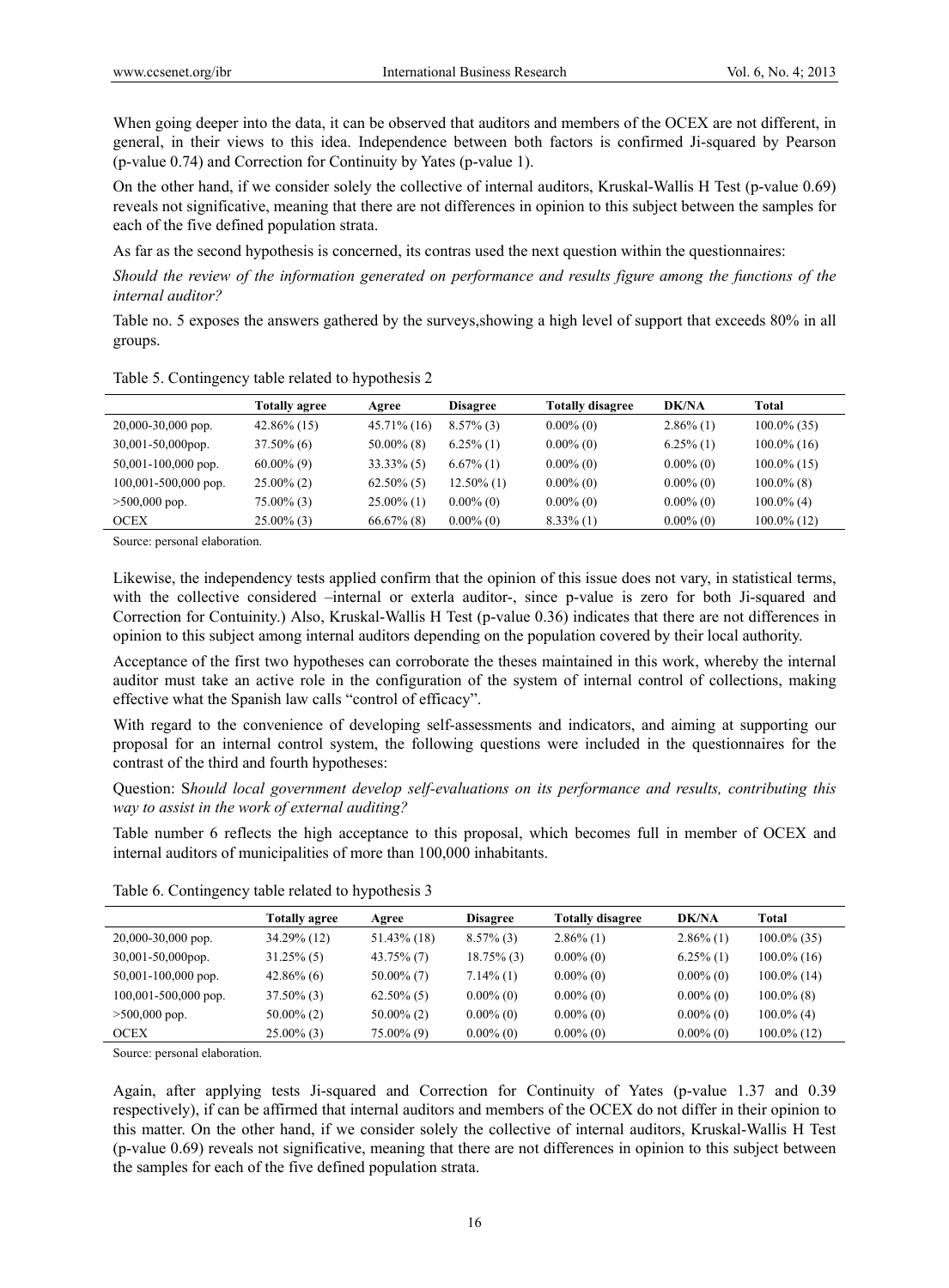As far as the fourth hypothesis is concerned, the surveys asked the following:

Question: Should local government develop indicators of economy, efficiency and effectiveness in a compulsory manner in each service?

After data collection, the results (table 7) show the full agreement by members of the OCEX and internal auditors of municipalities of 100,000 or higher population, as well as a strong consensus in favour for the rest.

|                        | <b>Totally agree</b> | Agree         | <b>Disagree</b> | <b>Totally disagree</b> | <b>DK/NA</b> | Total          |
|------------------------|----------------------|---------------|-----------------|-------------------------|--------------|----------------|
| $20,000-30,000$ pop.   | $33.33\%$ (12)       | 58.33% (21)   | $5.56\%$ (2)    | $2.78\%$ (1)            | $0.00\%$ (0) | $100.0\%$ (36) |
| $30,001 - 50,000$ pop. | $37.50\%$ (6)        | $56.25\%$ (9) | $0.00\%$ (0)    | $0.00\%$ (0)            | $6.25\%$ (1) | $100.0\%$ (16) |
| $50,001-100,000$ pop.  | $46.67\%$ (7)        | $46.67\%$ (7) | $6.67\%$ (1)    | $0.00\%$ (0)            | $0.00\%$ (0) | $100.0\%$ (15) |
| $100,001-500,000$ pop. | $25.00\%$ (2)        | $75.00\%$ (6) | $0.00\%$ (0)    | $0.00\%$ (0)            | $0.00\%$ (0) | $100.0\%$ (8)  |
| $>500,000$ pop.        | $50.00\%$ (2)        | $50.00\%$ (2) | $0.00\%$ (0)    | $0.00\%$ (0)            | $0.00\%$ (0) | $100.0\%$ (4)  |
| <b>OCEX</b>            | $33.33\%$ (4)        | $66.67\%$ (8) | $0.00\%$ (0)    | $0.00\%$ (0)            | $0.00\%$ (0) | $100.0\%$ (12) |

Table 7. Contingency table related to hypothesis 4

Source: personal elaboration.

Also, dependency between the attributes "collective" and "opinion on this issue" is discarded, since Ji-squared p-value is 0.64 and Correction for Continuity of Yates p-value is 0. At the same time, Kruskal-Wallis H Test (p-value 0.86) indicates that there are not differences in opinion to this subject among internal auditors depending on the population covered by their local authority.

In short, the results of the surveys permit to validate the hypothesis raised and endorse the need for a system of internal control over management in public services. In order progress in this line, the next paragraphs contain our proposed scorecard of performance indicators, as a key element of the internal control system for Homecare Services.

From there, the purpose of this research is to provide a tool that serves as guidance in this task, having been elected the Homecare Service as an example of application for our proposal.

# **5. Proposal for the Design of a System of Internal Control in Homecare Services**

The internal control system pursues a variety of purposes that have been referred to in the introduction. Given that the proposed system applies to a particular service, which operates within the frame of the hole local authority, our efforts are oriented to determine the contribution that has to be done from service level to allow proper development of the internal control. The next pages will show a prototype of the components that would integrate the internal control system of the service, in particular: the objectives and the operational plan, the organizational structure, the protocols and procedures and control mechanisms, primarily focused on a scorecard of performance indicators. Given the breadth of the proposal, and with the intention that the extension of this work is not excessive, only an excerpt on each of these elements will be exposed.

Before starting, it is necessary to explain that Homecare Services consist of providing support at home for the user. This usually includes psychosocial and personal care, but can also include some non-personal care such as help with cleaning, shopping, or washing clothes (HM Government, United Kingdom, 2010). In Spain, it is common that the social services department diagnoses the demand, proposes and designs the intervention, and then commissions with a care provider the execution of such intervention. This is the assumption that we will maintain in this paper. Other characteristics that might be of interest are the user's contribution to the cost of the service and its decentralized delivery through social care units, which are coordinated by the social care department.

#### *5.1 Design of an Internal Control System: Objectives and Operational Plan for Homecare Services*

One of the purposes of the internal control consists of monitoring the effectiveness of an institution, program, or service. The absence of a competitive market for local public social services poses the need to measure performance in relation to standards and goals, in order to improve management (Department of Health, England, 2009).

Management by objectives has been promoted by the Spanish legislation, pointing out the requirement for the targets to be quantifiable in order to measure and evaluate the progress using performance indicators (Ortiz, Navarro & Lopez, 2006).

Therefore, it is necessary that plans and programmes express clearly the goals and objectives to be achieved, as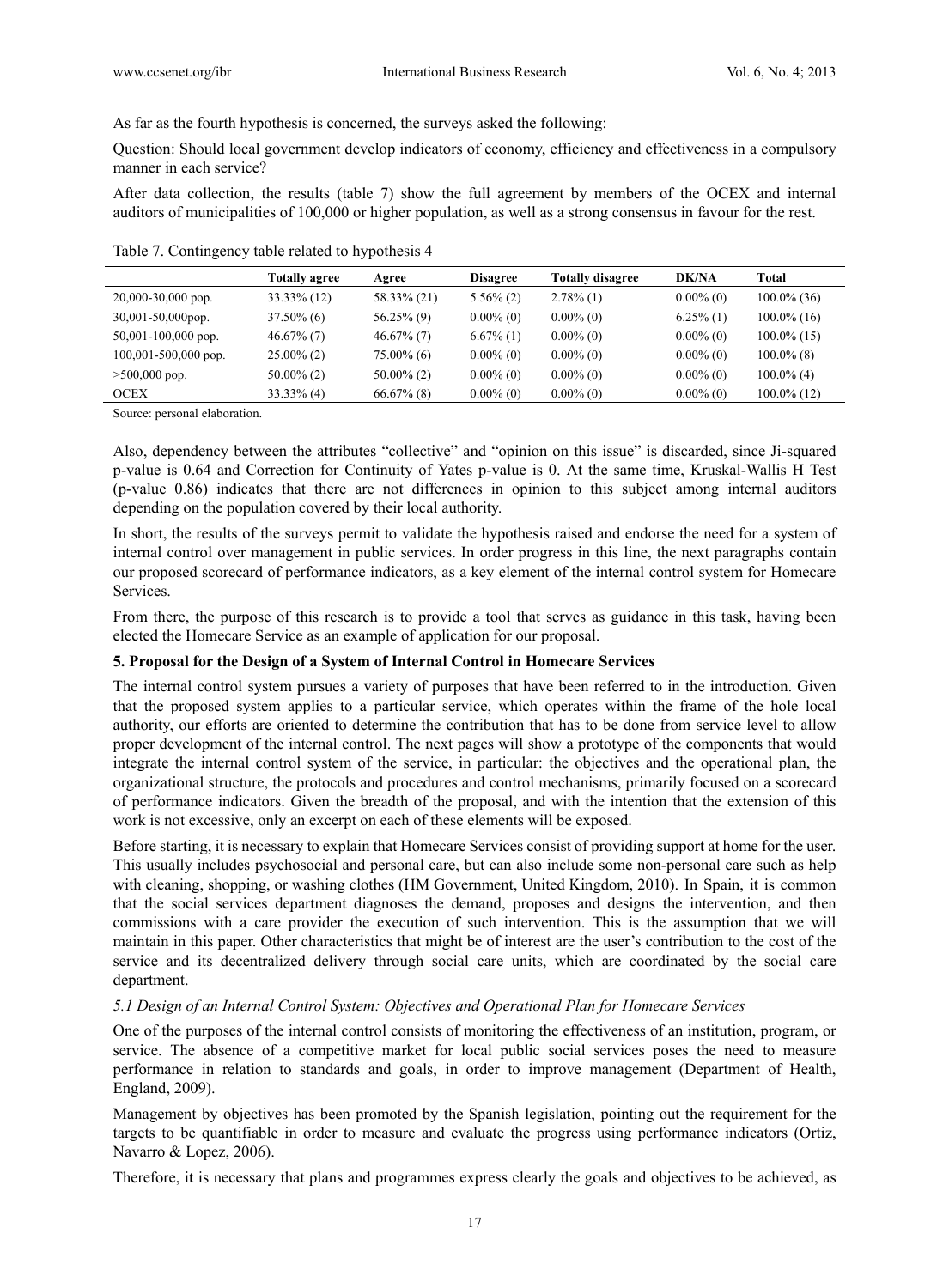well as the mechanisms for their evaluation. For example, two of the goals put forward for Homecare Services are shown next:

Objective 1: To support the development of personal capacities to achieve integration into family and community life.

Objective 2: To complement and compensate the burden of the family when, for various reasons, it presents difficulties to prevent emergency situations involving personal or social deterioration.

Based on these and other objectives, an operational plan structured like the following would be formulated (table 8).

Table 8. Operational plan for homecare service (excerpt)

#### $S$ *pecificobjectives*

| E.g.: All new applications must be resolved within a maximum of 30 days since receiving all the documentation, for normal cases, and of 7 |
|-------------------------------------------------------------------------------------------------------------------------------------------|
| days for urgent cases.                                                                                                                    |
| Human resources                                                                                                                           |
| Department'sown staff (especified)                                                                                                        |
| Provider's staff (specified)                                                                                                              |
| <b>Finance</b>                                                                                                                            |
| Budget heading: e.g.: 23300 2279900 Homecare Service Program.                                                                             |
| <b>Actions</b>                                                                                                                            |
| Concretion of the actions to execute. E.g.: coordination meetings with units of social care.                                              |
| <b>Scheduling</b>                                                                                                                         |
| Calendar foraction.                                                                                                                       |
| Source: personal elaboration.                                                                                                             |
|                                                                                                                                           |

#### 5.2 Design of an Internal Control System: Organizational Structure for Homecare Services

The Organizational planning, represented basically by the organizational structure and the organization manual, indicates the hierarchical and functional linkages, the segregation of duties and the definition of powers, with the corresponding allocation of responsibilities at the individual level. Therefore, it constitutes an instrument for the internal control system in order to achieve their goals. A possible organizational chart for Homecare Services is shown in f figure 1.



Figure 1. Organizational chart for Homecare Services

However, the chart has some limitations such as its inadequacy to express the degree of authority and responsibility of the staff, the influence among professionals of the same level and the informal structure of the organization (Jaskyte, 2004). To overcome them, it must be supplemented with an organization manual in which,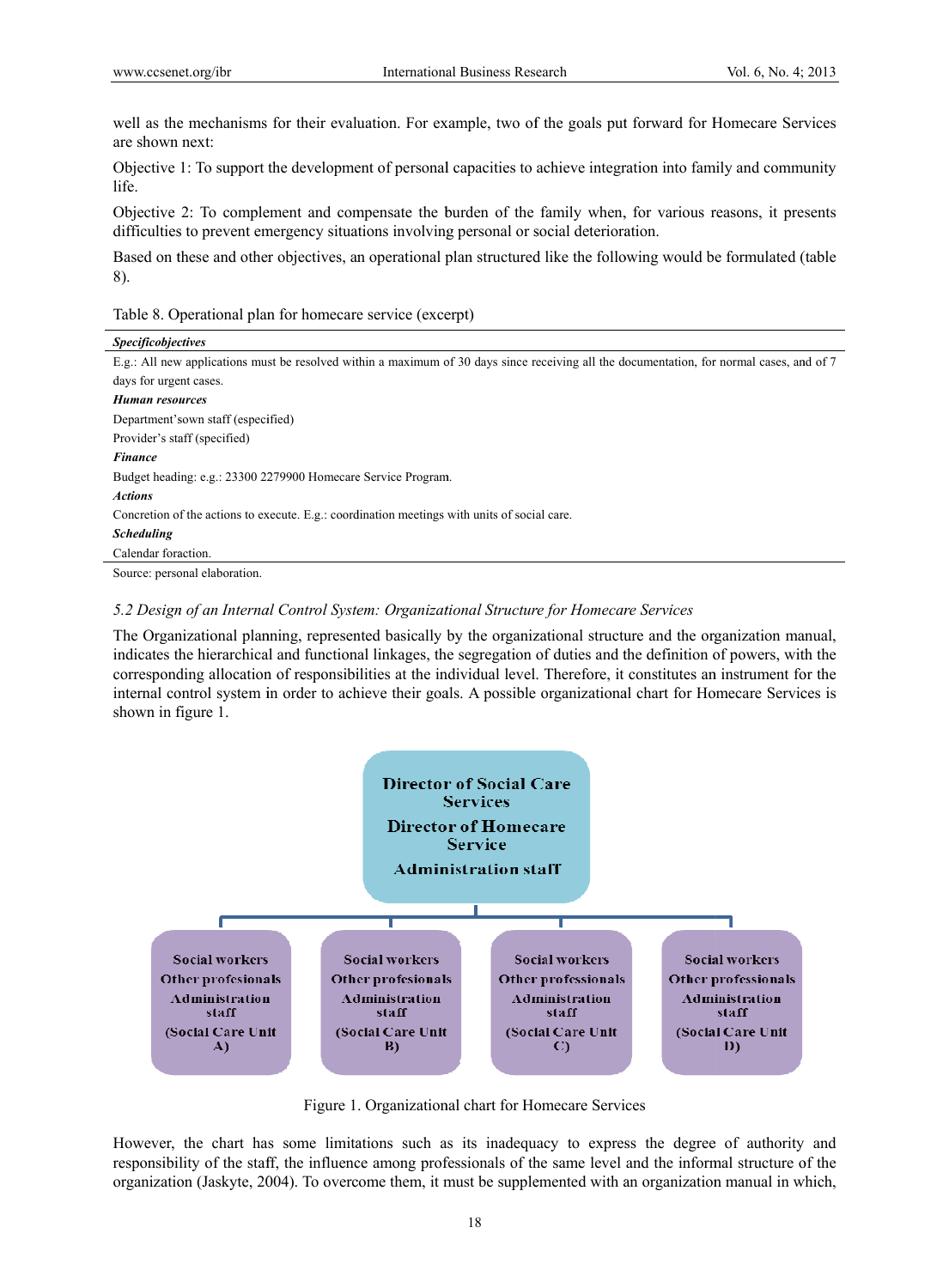for each post, detail is set out for the functions, tasks, rules affecting the development of the work, hierarchical relationships with other posts, operational relations information to receive and provide, related objectives, criteria of decision, authority, monitoring and assessment mechanisms of performance. Table 9 presents an excerpt of the organizational manual for the post "Director of Homecare Service".

| Table 9. Organizational manual for homecare services (excerpt) |  |  |
|----------------------------------------------------------------|--|--|

| Content                    | <b>Post: Director of Homecare Service</b>                                                               |
|----------------------------|---------------------------------------------------------------------------------------------------------|
| <b>Functions</b>           | To coordinate social workers of social care units.                                                      |
|                            | To manage the relationships between the Service and the provider.                                       |
|                            | Institutional management of financial resources.                                                        |
| Tasks                      | To provide technic support to social care units, to review user records, to solve incidences, to redact |
|                            | memories, etc.                                                                                          |
| Hierarchicalrelationships  | Accountable to the Director of Social Services.                                                         |
|                            | Social care units accountable to them with regard to this Service                                       |
| Information to receive and | To receive: reports and summaries on performance                                                        |
| provide                    | To provide: General planning, memories of activity, financing justification.                            |
| Relatedobjectives          | Contribution to all the objectives set out for the Service.                                             |
| Control mechanisms         | Indicators, incentives, sanctions.                                                                      |
|                            |                                                                                                         |

Source: personal elaboration.

# *5.3 Design of an Internal Control System: Protocols and Procedures for Homecare Services*

The definition of protocols and procedures takes as its starting point the sequence of actions involving the provision of the service which, in the case that concerns us, can be decomposed into the following methodological stages: reception of the demand, first attention, initial assessment and diagnosis, paperwork handling, start of the provision, monitoring, management of user's payment, management of the contractual relationship between the social services department and the provider, and institutional management. From the description of the previous phases, the procedures will identify activities and, for each of them, determine the people responsible for the process of authorization (A), execution (E) and control (C), as appropriate. In addition, they shall establish the documentation that should pick up the action, as well as the registry where it should be listed, for each of these basic processes. As a consequence, the procedures will contribute to create an information system useful for the purposes of the internal control (Christensen, Laegreid & Wise, 2002).

Table 10 presents an extract from the protocols and procedures proposed for the methodological phase "Management of the contractual relationship between the social services department and the provider".

| Table 10. Protocols and procedures for phase "management of the contractual relationship between the social |  |  |  |  |
|-------------------------------------------------------------------------------------------------------------|--|--|--|--|
| services department and the provider"                                                                       |  |  |  |  |

| Methodological phase        | <b>Activity</b>            | Place     | <b>Process</b>  |         | Documentation                | Register          |
|-----------------------------|----------------------------|-----------|-----------------|---------|------------------------------|-------------------|
| of<br>the<br>Management     | <b>Activity 1: Prepare</b> | Social    | A:              | Service |                              |                   |
| relationship<br>contractual | and verify monthly         | CareUnits | Director        |         |                              |                   |
| the<br>social<br>between    | list<br>of<br>hours by     |           | E: Admin.staff. |         | Monthly report of variations | User records data |
| services department and     | social care units.         |           |                 |         | (hours per month)            | base:             |
| the provider                |                            |           |                 |         | Monthly report of hours and  | Home<br>care      |
|                             |                            |           |                 |         | incidents                    | Service section   |
|                             |                            |           | C:              | Service |                              |                   |
|                             |                            |           | Director        |         |                              |                   |

Source: personal elaboration.

## *5.4 Design of an Internal Control System: Performance Indicators for Homecare Services*

The development of performance indicators constitutes one of the main components within the municipal internal control system. This applies both to verify compliance with the planned objectives and efficiency in the allocation of resources, and to establish quality standards that make possible the comparability between councils offering a service (Folz, 2004).

The development of performance indicators often requires knowledge of the cost of the activities that make up the service and the factors behind them. The access to this information involves the implementation of a Cost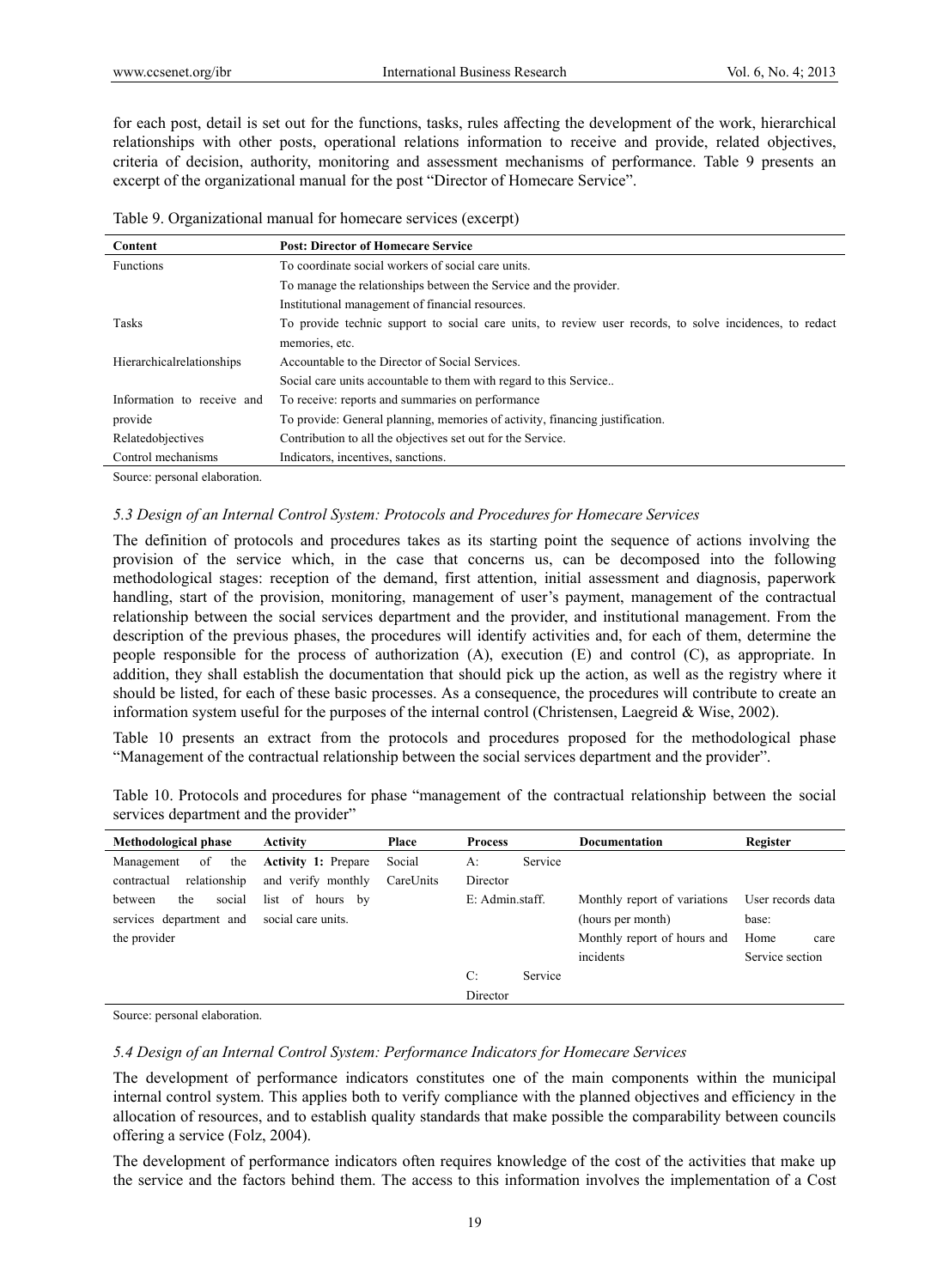Accounting system at service level, being this still a challenge for local public managers (Note 4).

In addition, the exercise of self-assessments on management and results using indicators can also be an enabling element of cooperation between internal and external control systems. In this sense, CIPFA (2010) pointed out that, in view of the expansion of the performance reporting tools in local government, the role of external auditors is immersed in a continuous shift to the inspection of performance assessment and indicators instrumented by audited entities' internal control systems.

Also, under the last audit regime on local government put in place by the Audit Commission of England, the *Comprehensive Area Assessment,* recommendation was made to the audited entities to carry out self-assessments of its performance, since it would confer greater accuracy and reliability to internal and external accounting information, which would form the basis for the exercise of the external control (Local Government Association, 2010).

#### *5.5 Efficacy and Impact Indicators for Homecare Services*

On the assumption that the realization of the activities that make up the provision of the service, in accordance with the procedures defined, is a means for the achievement of the objectives set out for the service, it might be said that the activities themselves, once quantified, will enable the construction of indicators of effectiveness, because they can be considered as the outputs of the service. Table number 11 reflects the efficacy indicators put forward for one of the objectives laid down for the service, making a reference to the documents and registers that would supply inputs for its calculation, which have been determined through the protocols or procedures.

|  | Table 11. Efficacy indicators for homecare services (excerpt) |  |  |  |
|--|---------------------------------------------------------------|--|--|--|
|  |                                                               |  |  |  |

| <b>Objective</b>                                                                                                        | <b>Efficacy indicators</b>                                                                | <b>Information inputs</b>               |
|-------------------------------------------------------------------------------------------------------------------------|-------------------------------------------------------------------------------------------|-----------------------------------------|
|                                                                                                                         | Objective 1: To support the $\bullet$ Number of days since the beginning of the provision | User records data base:                 |
| development of personal capacities to                                                                                   | until improvement is obtained / No. of users                                              | Home care Service section:              |
| achieve integration into family and                                                                                     | • Number of user records reviewed in which • User records                                 |                                         |
| improvement in personal abilities is detected / No. of $\bullet$ Monthly report of variations (hours<br>community life. |                                                                                           |                                         |
|                                                                                                                         | user records reviewed                                                                     | per month)                              |
|                                                                                                                         |                                                                                           | • Monthly report of hours and incidents |

Source: personal elaboration.

This type of indicators based on the activities can be useful to gauge the fulfillment of objectives, but present limitations that recommended its consideration together with the impact indicators. It has to be taken into account, in this regard, the important weight of bureaucratic activities within the delivery of Homecare Services.

The development of impact indicators arises from the need to know the results of the activity carried out in relation to the satisfaction of the demands to be covered by the service, which should have been taken into account in the formulation of objectives. This kind of indicators would adopt the form of, for example:

The number of families-users that have seen satisfied their demand through the range of services available / total number of families-users.

Its calculation requires to poll the opinion of users and their families.

#### *5.6 Efficiency Indicators for Homecare Services*

Efficiency indicators are concerned with performance, productivity and cost, and entails to quantify inputs and outputs for each activity. Table 12 presents a part of our proposal of efficiency indicators for Homecare Services, related to one of the activities defined within the phase "Management of the contractual relationship between the social services department and the provider".

| Table 12. Efficiency indicators for nomecare services (excerpt) |  |
|-----------------------------------------------------------------|--|
|                                                                 |  |

 $T<sub>1</sub>11<sub>2</sub>$ ,  $T<sub>2</sub>$  Efficiency indicators for homecare services (excernt)

| <b>ACTIVITY</b> ( <i>output</i> )           | <b>EFFICIENCY INDICATORS</b>                                                                 |
|---------------------------------------------|----------------------------------------------------------------------------------------------|
| Activity 1: Prepare and verify monthly list | • Number of monthly reports on variations (hours per month) prepared and verified / No.      |
| of hours by social care units.              | administrative staff in social care units                                                    |
|                                             | • Number of monthly reports on variations (hours per month) prepared and verified/total cost |
|                                             | of the activity.                                                                             |
|                                             | • Time devoted to the activity/ No. of monthly reports on variations (hours per month)       |
|                                             | prepared and verified.                                                                       |
|                                             |                                                                                              |

Source: personal elaboration.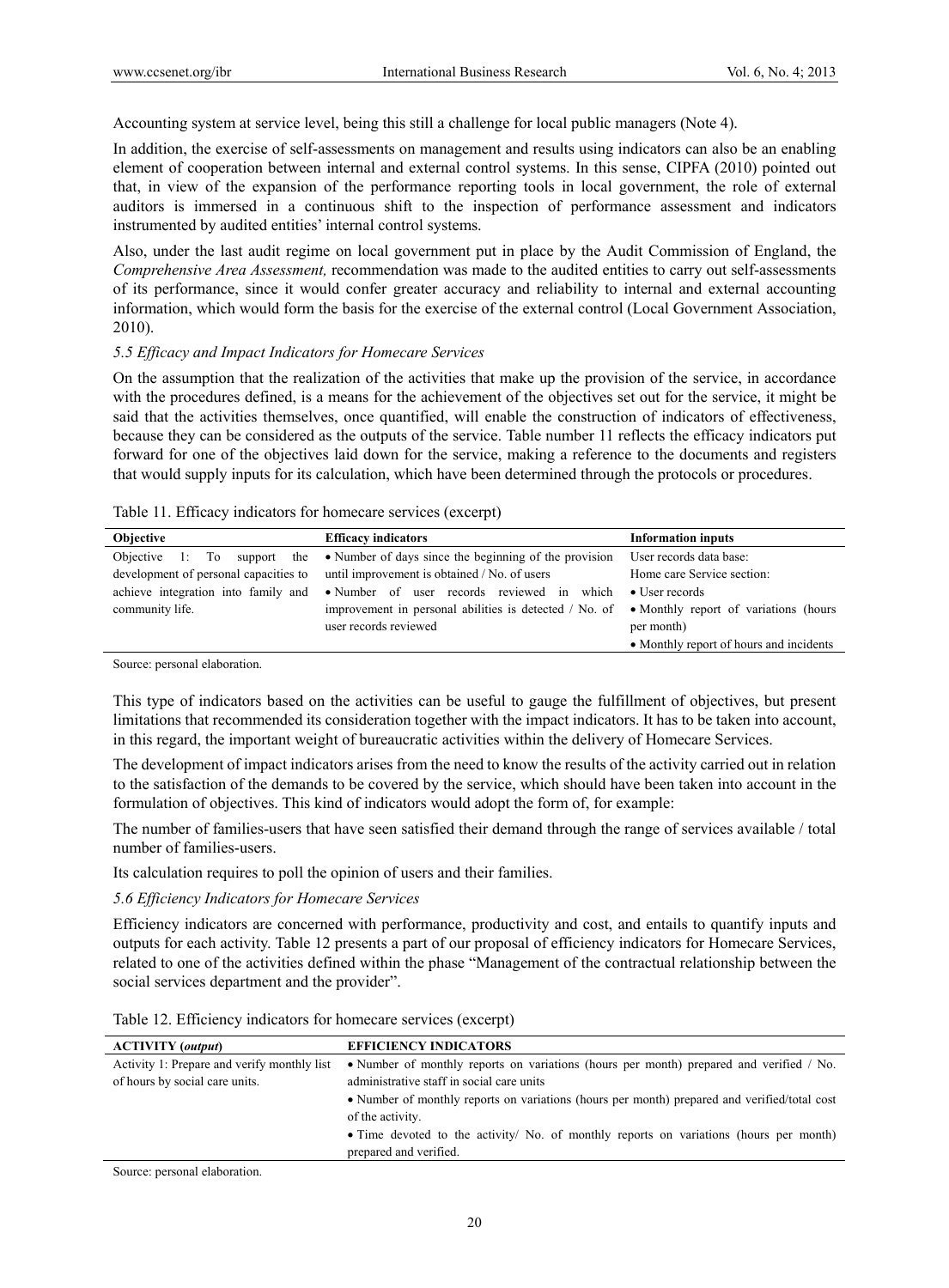# *5.7 Economy Indicators for Homecare Services*

The analysis of the economy is concerned with the costs and conditions in which procurement and contracts take place. The internal control of the economy must be informed from the direction of Homecare Services through indicators and reports which include needs forecasting and data on costs, among others, in order to facilitate a more rational acquisition of factors. Our proposal of indicators of economy is broken down into two groups, based on budgetary and analytical information:

a)A first group referred to the cost incurred per physical unit of input, such as:

Personnel costs attributable to the service / number of hours dedicated by the staff to the service.

b) A second group referred to the cost incurred per user or inhabitant, for example:

Personnel costs attributable to the service / No. users

These two groups of indicators have been developed in our proposal for the rest of inputs and should be prepared by each social care unit.

In addition, together with the means property of the social care department, the delivery of Homecare Services involves commissioning a number of hours with the provider. To this regard, the negotiation of the contract with the company should follow economy criteria, being applicable the comments bellow:

Prior to the negotiations, the selection process should promote competition between private and social providers. It would be interesting that the social care department promoted market development.

It must start from the knowledge of the real cost of the activities to be commissioned, as well as consider the hourly rate paid by other local authorities where provision is comparable.

#### **6. Conclusions**

Organizations need internal control in order to preserve their interests and objectives. In the public sphere, these mechanisms are even more necessary due to the coexistence of political and technical agents in the functions of planning and management, to the duty of accountability and, above all, to the citizens demand of law compliance and value for money in public services delivery.

Proper public management is not possible without the existence of internal control mechanisms that ensure information reliability for decision making. Its implementation implies overcoming certain weaknesses detected in the Spanish local government internal control function, led by the internal auditor or *interventor*. In particular, the control is focused on legality and probity, at the expense of value for money, and little cooperation is observed between internal and external audit, especially in the field of economy, efficiency and efficacy.

Based on this scenario, the presented paper shows the existence of consensus among those responsible for the control over the Spanish local government, both internal and external, on the need of designing and implementing internal control mechanisms that generate reliable and useful information on performance and results. It also highlights the advantages of developing self-assessments and performance indicators and the demand for clearing up the internal auditors responsibilities in these areas.

Homecare Services are taken as an example for the design of and internal control system which contributes to solve some of the problems identified. The proposal intends to provide a scheme for control at service level, which should embed in a bigger internal control system for the whole Authority. Its integral parts range from a definition of the service objectives, the identification of phases and activities, and the quantifications of inputs and outputs, to the construction of performance indicators that permit the exercise of control.

The system put forward intends to become a key instrument for undertaking service self-assessments, which could be used as a basis for the accomplishment of value for money audits at both internal and external level. This idea is one of the future lines of research of the work submitted.

#### **References**

Antonnen, A., & Sipila, J. (1996). European social care services: is it possible to identify models? *Journal of European Social Policy*, *6*(2), 87-100. http://dx.doi.org/10.1177/095892879600600201

Asociación Estatal de Directores y Gerentes de Servicios Sociales. (2007). *Las nuevas Leyes de Servicios Sociales: criterios para valorar su elaboración o sus contenidos*. Retrieved from http://www.directoressociales.com

Barquero, M. (2008). El control interno en los trabajos de fiscalización. *Auditoría Pública, 47*, 47-56.

Biosca, F. J. (2010). La apariencia de control en la administración local por los habilitados estatales. *Auditoría*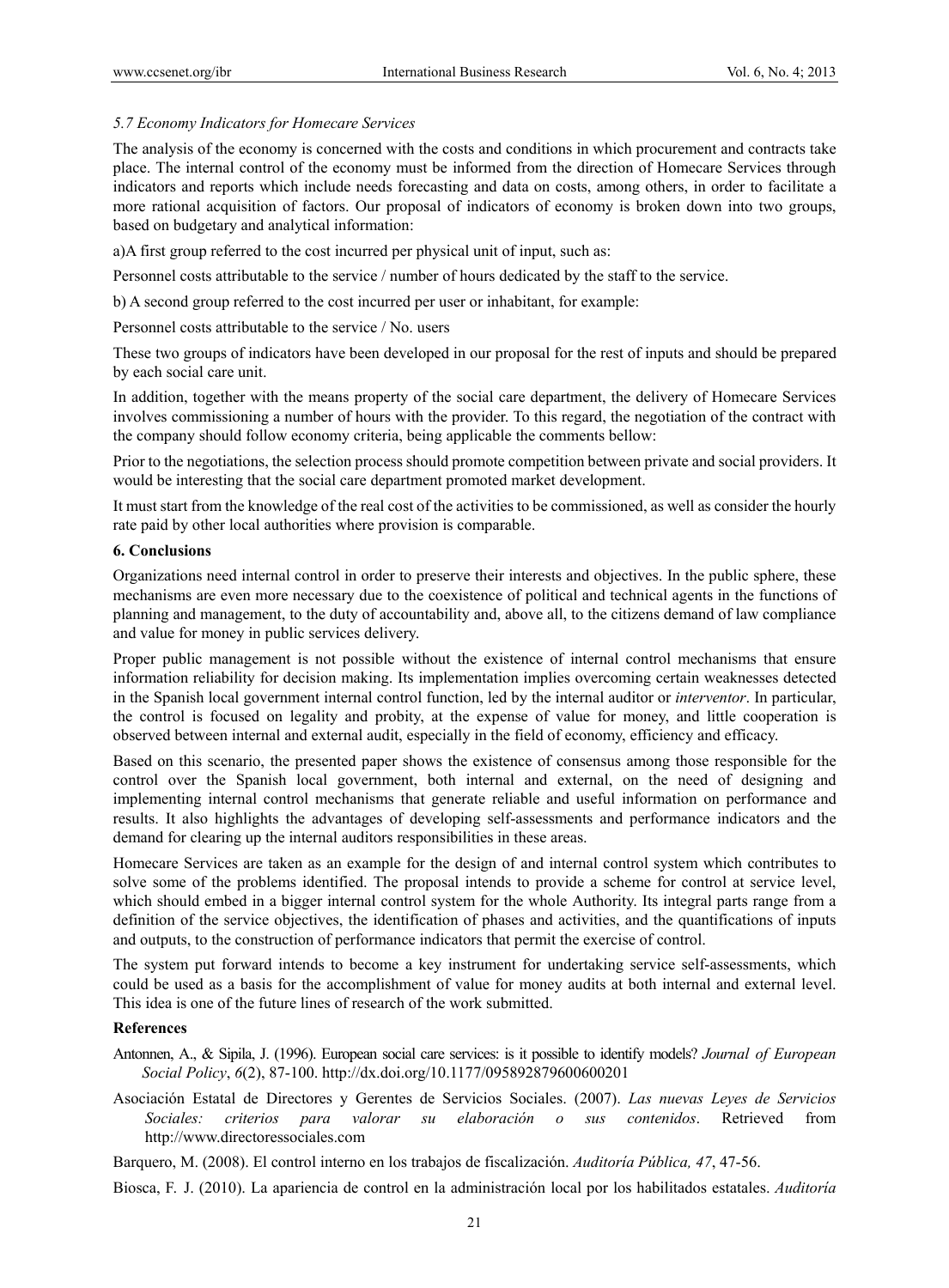*Pública, 52*, 71-78.

- Birkett, W. P. (1988). *Concepts of Accountability*. Sydney: University of New South Wales*,* School of Accounting.
- Boyne, G., Gould-Williams, J., Law, J., & Walker, R. (2002). Plans, Performance Information and Accountability: The case of best value. *PublicAdministration, 80*(4), 691-710. http://dx.doi.org/10.1111/1467-9299.00324
- Brugue, Q. (1996). La dimensión democrática de la nueva gestión pública. *Gestión y Análisis de Políticas Públicas, 5*(6), 45-58.
- Byars, L. L. (1984). *Strategic Management. Planning and Implementation, Concept and Cases*. New York, NY: Harper&Row.
- Casado, D., & Fantova, F. (2007). *Perfeccionamiento de los Servicios Sociales en España. Informe con ocasión de la Ley sobre autonomía y dependencia.* Madrid: FOESSA y Cáritas Española Editores.
- Christensen, M., & Yoshimi, H. (2003). Public sector performance reporting. *Government Auditing Review, 10,*  72-83.
- Christensen, T., Laegreid, P., & Wise, L. R. (2002). Transforming administrative policy. *Public Administration, 80*(1), 153-178. http://dx.doi.org/10.1111/1467-9299.00298
- Cofffey, A., & Atkinson, P. (2005). *Encontrar el sentido a los datos cualitativos. Variedades de datos y Variedades de Análisis*. Alicante, Universidad de Alicante: MG.
- Conferencia de Presidentes de los Órganos Autonómicos de Control Externo. (2006). Retrieved from http://www.eurorai.org/eurorai/eurorai\_es.nsf/documento/informes\_nacionales/\$file/Informe%20nacional% 20Espa%C3%B1a-versi%C3%B3n%202012.pdf
- Cooper, W., & Lybrand, W. (1997). *Los nuevos conceptos del control interno (Informe COSO)*. Madrid: Díaz de Santos, S. A.
- Department of Health, England. (2009). *Use of Resources in Adult Social Care: A guide for local authorities*. London: DH.
- Díez, J. (1999). Envejecimiento y políticas hacia los mayores en la Unión Europea. In Múñoz, S., García, J. L. & González, L. (Eds.), *Las estructuras del Bienestar en Europa.* Madrid: CIVITAS.
- El Defensor del pueblo del País Vasco. (2010). La situación de los Servicios Sociales de Base en la Comunidad Autónoma del País Vasco. Retrieved from http://www.ararteko.net/RecursosWeb/DOCUMENTOS/1/1\_1941\_3.pdf
- Esping-Andersen, G. (1990). *The Three Worlds of Welfare Capitalism.* Princenton: Princenton University Press.
- Fantova, F. (2008). *Sistemas públicos de servicios sociales: nuevas necesidades, nuevas respuestas*. Bilbao: Ed. Mensajero.
- Federación Española de Municipios y Provincias (FEMP)-Ministerio de Administraciones Públicas. (2009). *Propuesta para la configuración de un nuevo modelo de servicios sociales municipales*. Madrid: FEMP.
- Federación Española de Municipios y Provincias (FEMP)- Ministerio de Administraciones Públicas (España). (2010). *Manual de Procedimiento para la Implantación de un Sistema de Costes en la Administración Local (MAPISCAL).* Madrid: FEMP.
- Fernández, J. M., & Rodríguez, A. (2008). Modernización de la gestión pública. Necesidad, incidencias, límites y críticas. *PECUNIA, Revista de la Facultad de Ciencias Económicas y Empresariales de la Universidad de León*, *6*, 75-105.
- Folz, D. H. (2004). Service quality and benchmarking. *Public Administration Review, 64*(2), 209-220. http://dx.doi.org/10.1111/j.1540-6210.2004.00362.x
- Garau, J. (2005). *Guía para la gestión de la calidad de los procesos de servicios sociales*. Barcelona: Ed. INTRESS.
- Garcia Herrero, G. (2005). Ideas, argumentos y propuestas sobre los servicios sociales, la autonomía personal y la protección a las personas en situación de dependencia. *Trabajo Social Hoy*, *2*, 17-66.
- García, I. (2007). La nueva gestión pública. Evolución y tendencias*. Presupuesto y Gasto público*, *47*, 38-40.
- García, T. (2005). *Etapas del proceso investigador: Población y Muestra*. Madrid: Almendralejo.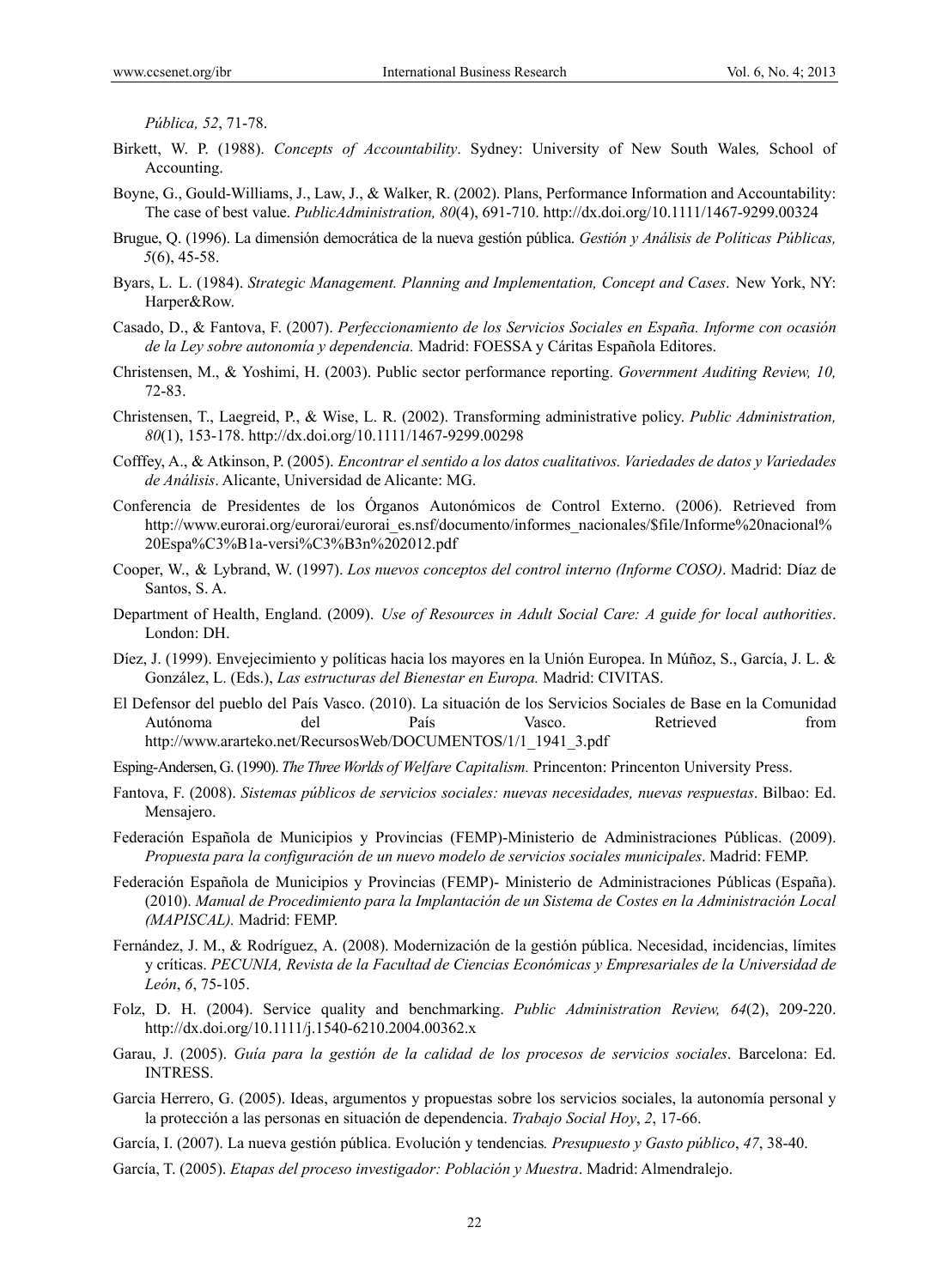- González, J. (2008). *Manual de Presupuestos y Contabilidad de las Corporaciones Locales*. (7th ed.). Madrid: Wolters Kluwer.
- Gummer, B. (1988). Competing Perspectives in the Concept of "Effectiveness" in the Analysis of Social Services. *Administration in Social Work*, *11*, 257-270. http://dx.doi.org/10.1300/J147v11n03\_24
- Helgason, S. (1997). *Toward Performance-Based Accountability*. Paris: Organisation for Economic Co-operation and Development.
- Hesse-Biber, S. N., & Laeavy, P. (2006). *The practice of qualitative research*. Thousand Oaks: SAGE.
- HM Government (United Kingdom). (2010). *Building the National Care Service*. London: DH.
- Hughes, O. (1994). *Public Management and Administration.* London: Macmillan Press.
- Instituto de Contabilidad y Auditoría de Cuentas (España). (1991). *NormasTécnicas de Auditoría Españolas*. Madrid: ICAC.
- International Organization of Supreme Audit Institution (INTOSAI). (2004). *Guidelines for Internal Control Standards for the Public Sector*. Retrieved from http://www.issai.org/media(574,1033)/intosai\_gov\_9100\_e.pdf
- Jaskyte, K. (2004). Transformational leadership, organizational culture and innovativeness in nonprofit organizations. *Nonprofit Management and Leadership, 15*(2), 153-168. http://dx.doi.org/10.1002/nml.59
- Kelley DSW, J. B. (1984). The Spanish Municipal Social Service Center as the Basic Provider of Services. *Administration in Social Work*, *8*(4), 93-93. http://dx.doi.org/10.1300/J147v08n04\_08
- Kravchuk, R., & Shack, R. W. (1996). Designing Effective Performance Measurement Systems Under the Government Performance Results Act of 1993. *Public Administration Review, 56*(4), 348-58. http://dx.doi.org/10.2307/976376
- Lazo Victoria, X. (2008). *El control interno del gasto público estatal*. Madrid: Tecnos.
- Ley 39/2006, de 14 de diciembre, de Promoción de la Autonomía Personal y Atención a las personas en situación de dependencia. Retrieved from http://www.boe.es/boe/dias/2006/12/15/pdfs/A44142-44156.pdf
- Ley 7/1985, de 2 de abril, Reguladora de las Bases del Régimen Local. Retrieved from http://www.minhap.gob.es/Documentacion/Publico/NormativaDoctrina/FinanciacionTerritorial/Financiacio n%20Local/Ley%207\_1985%20titulos%208y10.pdf
- Local Government Association (England). (2010). *CAA evaluation: a sector perspective on year 1*. London: LGA.
- Ministerio de Trabajo y Seguridad Social, España. (1988). *Plan Concertado de Prestaciones Básicas de Servicios Sociales en las Corporaciones Locales*. Madrid: MTSS.
- Morse, J. M. (2005). Emerger de los datos. Los procesos cognitivos del análisis en la investigación cualitativa. In J. M. Morse (Ed.), *Asuntos críticos en los métodos de investigación cualitativa* (pp. 29-52). Alicante: Universidad de Alicante.
- Navarro, A., Ortiz, D., & López, A. (2008). Identifying barriers to the application of standardized performance indicators in local government. *Public Management Review*, *10*(2), 241-262. http://dx.doi.org/10.1080/14719030801928706
- Ortiz, D., Navarro, A., & López, A. (2006). Consensus among Public Managers as Strategy for Standardization of Performance Indicators. *International Public Management Journal*, *9*(4), 371-398. http://dx.doi.org/10.1080/10967490601077129
- Pallot, J. (2001). Transparency in local government: Antipodean initiatives. *European Accounting Review, 10*(3), 645-660.
- Pérez López, C. (2003). *Técnicas Estadísticas con SPSS*. Madrid: Prentice Hall.
- Real Decreto Legislativo 2/2004 de 5 de marzo, por el que se aprueba el Texto Refundido de la Ley Reguladora de las Haciendas Locales (TRLRHL).
- Real Decreto Ley 19/2012, de 25 de mayo por el que se modifica el Texto Refundido de la Ley Reguladora de las Haciendas Locales de 2004.
- Rubenstein, R., Schwartz, A., & Steifel, L. (2003). Better Than Raw: A guide to measuring organisational performance with adjusted performance measures. *Public Administration, 63*(5), 607-14. http://dx.doi.org/10.1111/1540-6210.00323